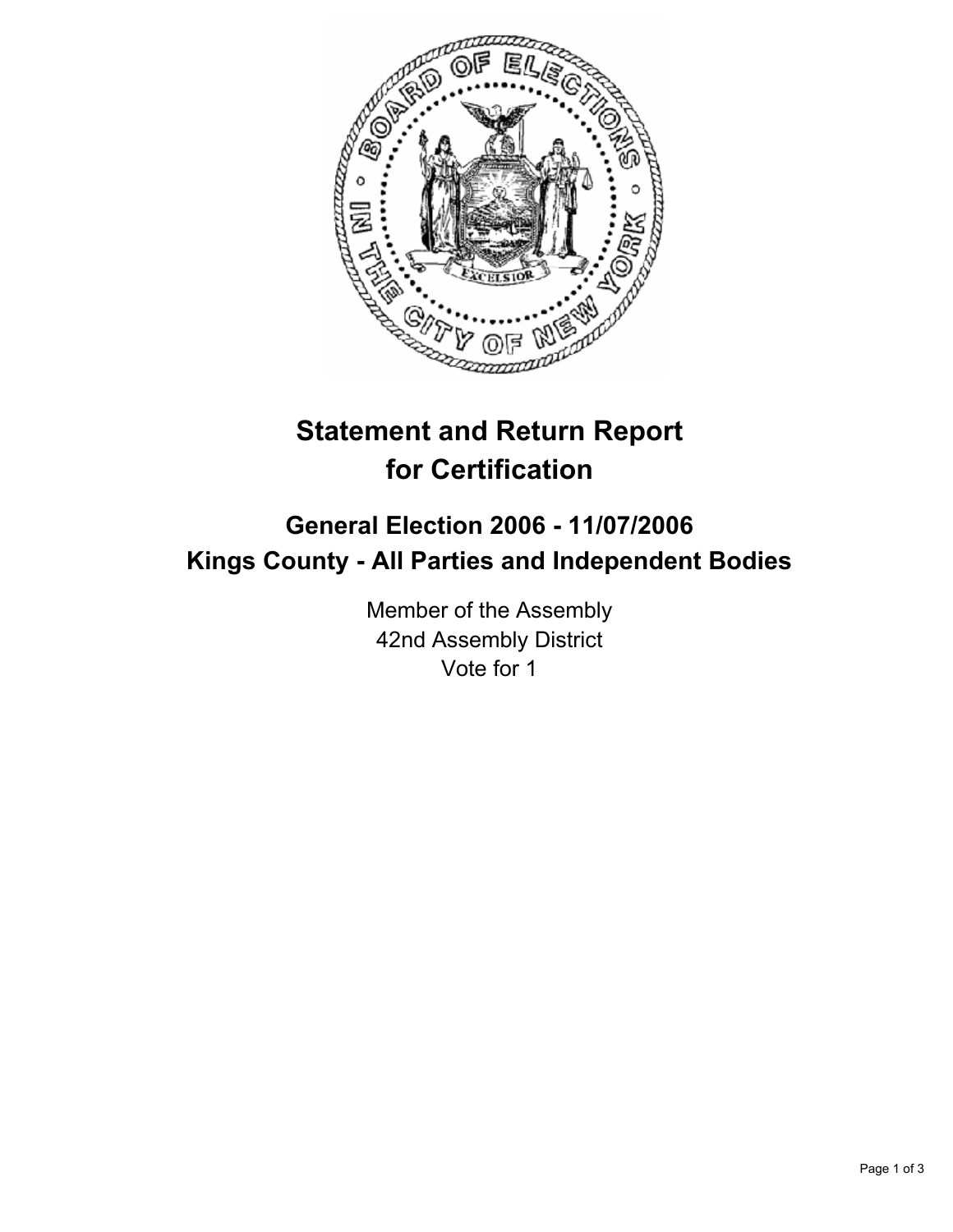

## **Assembly District 42**

| PUBLIC COUNTER              | 15,674 |
|-----------------------------|--------|
| <b>EMERGENCY</b>            | 254    |
| ABSENTEE/MILITARY           | 239    |
| AFFIDAVIT                   | 299    |
| <b>Total Ballots</b>        | 16,528 |
| HARRIET KATZ (REPUBLICAN)   | 697    |
| RHODA S JACOBS (DEMOCRATIC) | 11,073 |
| CHARLES BARRON (WRITE-IN)   |        |
| <b>Total Votes</b>          | 11,771 |
| Unrecorded                  | 4,757  |
|                             |        |